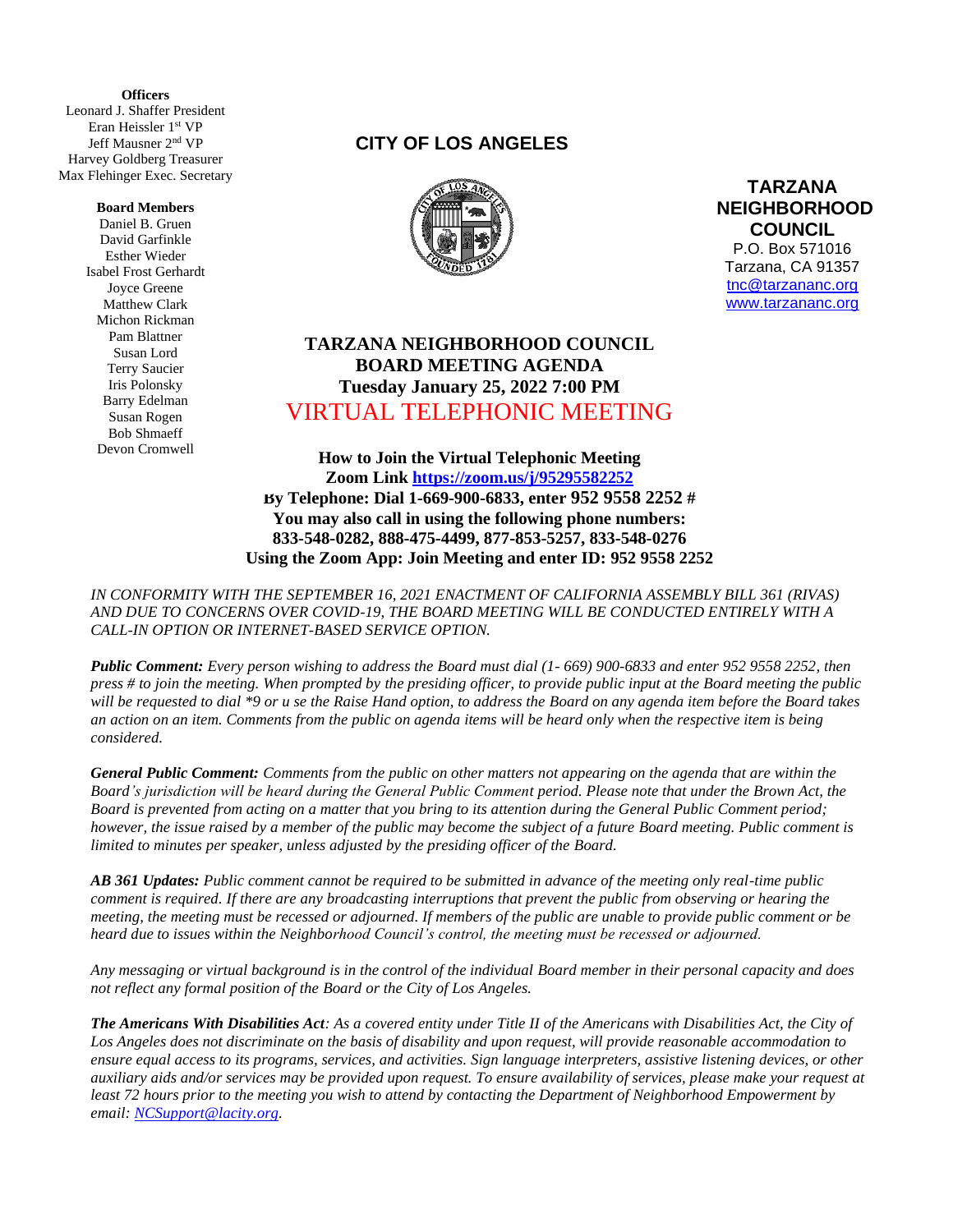Supporting documents related to the below agenda items are posted on the TNC website at [www.tarzananc.org](http://www.tarzananc.org/)

- **1.** Call to Order, Roll Call, Welcoming Remarks
- **2.** Remarks by representatives of public officials
- **3.** Public Comments Comments from the public on non-agenda items within the Board's subject matter jurisdiction. Public comments are limited to two minutes per speaker
- **4.** Budget Advocate/Representative Report
- **5.** Executive Secretary's Report
- **6.** Presentation: Candidates for the open At Large Board seat.
- **7.** Discussion and motion Approval of minutes of December 14, 2021 meeting.
- **8. Committee and other Reports** (General committee reports will be limited to no more than 3 minutes)

Budget Land Use **Outreach** Events Transportation Public Safety Rules Government Action Animal Welfare Beautification Homelessness DWP MOU Report VANC Report NCSA Liaison Ad Hoc Record Retention Committee

- **9.** Discussion and motion: Approval of December 2021 expenditures for submission to City Clerk (MER)
- **10.** Discussion and motion: Approval of Financial Statements as of December 31, 2021.
- **11.** Discussion and motion: Resolved: The TNC Board adopts the recommendation of the Budget Committee regarding the request from the Beautification Committee to increase the budget for Outreach, Advertising, Banners, Repairs by \$790.00 to \$2,290.00. Funds to come from Unallocated.
- **12.** Discussion and motion: Resolved: The TNC Board approves the Beautification Committee's request for the payment of the Gold Metropolitan Media invoice in the amount of \$790.00 for removal, repair and replacement of damaged banners. Funds to come from Outreach, Advertising, Banners, Repair.
- **13.** Discussion and motion: Resolved: The TNC Board adopts the recommendation of the Budget Committee regarding the request from the Outreach Committee to purchase 500 brochures promoting the TNC for NTE \$200.00. Funds to be classified as Outreach, Advertising, Brochures, and funds to come from Unallocated.
- **14.** Discussion and motion: Resolved: The TNC Board adopts the recommendation of the Budget Committee regarding the request from the Events Committee to purchase 26 pads of poster paper for the Earth Day Poster Contest for NTE \$450.00. Funds to be classified as Outreach, Events, Earth Day, Poster Paper and funds to come from Unallocated.
- **15.** Discussion and motion: Resolved: Based on approval of the above agenda item(s) the TNC Board approves a revised budget for the fiscal year July 1, 2021 -June 30, 2022 to include those item(s). The Board further approves all necessary forms and paperwork required to update the budget and directs the Treasurer and/or President to prepare such and to submit it to the City Clerk's Funding Division.
- **16.** Discussion and motion: Resolved: The TNC board adopts the recommendation of the Executive Committee to approve the proposed TNC Bylaws amendments as posted on the website and